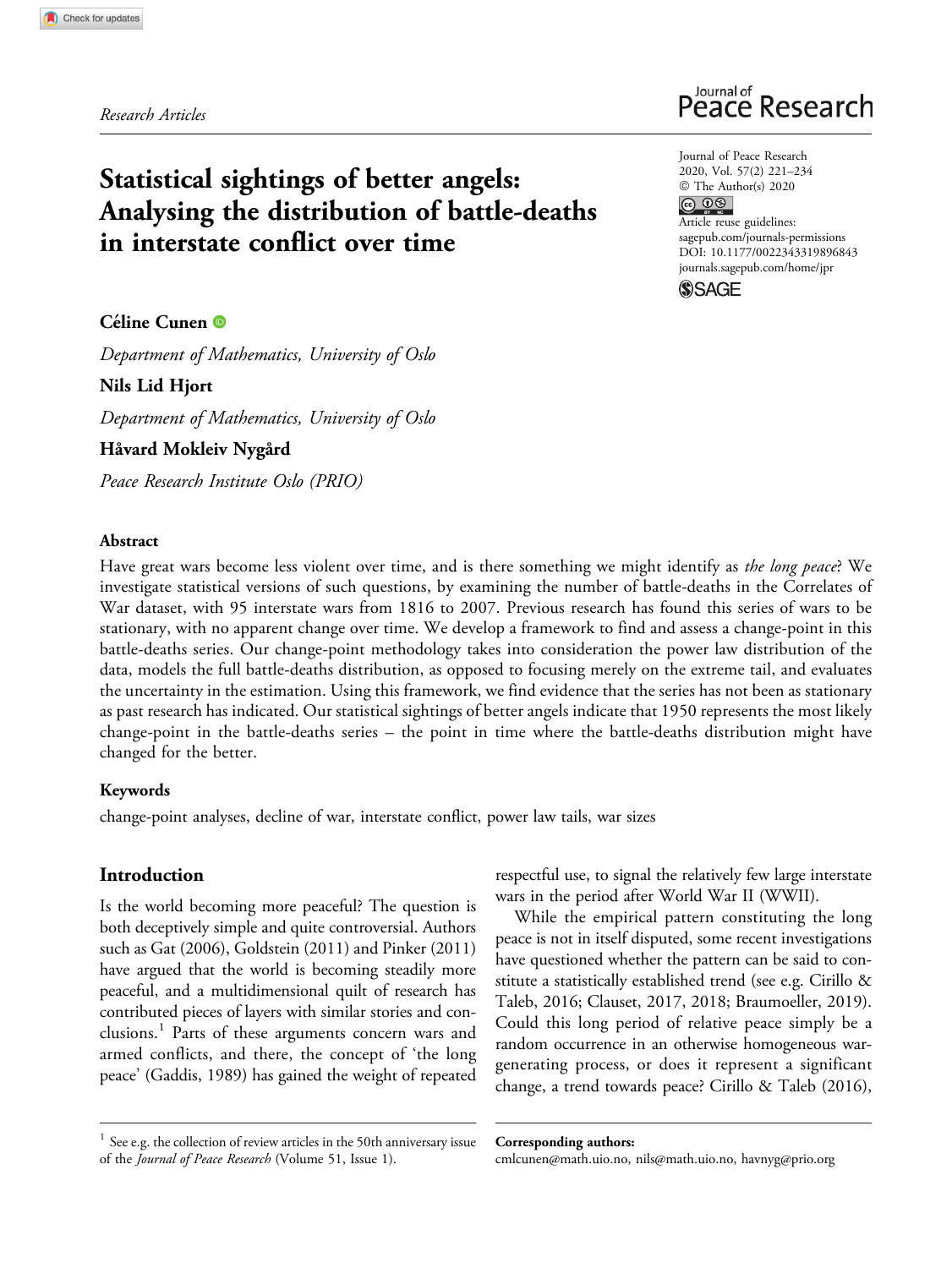Clauset (2017, 2018) and Braumoeller (2019) answer the last question negatively: they find that the long peace is not a sufficiently unusual pattern when considering the variability inherent in long-term datasets of historical wars. The question investigated by these authors is essentially statistical in nature, and we follow in the same vein. We approach a similar question, with similar data, but with somewhat different statistical tools.

We see our contribution as two-fold. First, we introduce a set of statistical methods to the peace research community, some of them new. We have attempted to make the presentation of the methods accessible to most peace researchers. Technical details, of separate interest also to specialists in statistics, are placed in the Online appendix. Second, we present new results and conclusions that partly challenge previous works and may generate hypotheses that can form the basis of future investigations. We find evidence that a sequence of war sizes from the last two centuries is not entirely homogeneous. In this sequence, the point of maximal change is found in 1950, corresponding to the Korean war. The upper quartile of the battle-deaths distribution decreases substantially, from 63,545 before the Korean war to 14,943 after. Note that there is considerable uncertainty around these estimates and that the conclusion is open to interpretation. Our change-point analysis gives a very wide 95% confidence interval for the point of change, but it also places considerable confidence on only a small handful of wars, including the Korean war, which is the maximum likelihood estimate. The uncertainty is discussed in detail below. We differ from parts of the literature by not focusing exclusively on WWII as the potential point of change, but by applying changepoint methodology to investigate distributional changes in a time series of wars. We also investigate the role of covariates, in particular democracy.

In the next section we draw on the existing literature to sharpen the question we will be considering. We also present the data we will use and discuss the overall analysis framework. Then in the following section, we present the relevant statistical methods in more detail. Next, we present our main results: first we perform a homogeneity test, and as this indicates nonhomogeneity we go forward with change-point methodology, and crucially also present the degree of change. Then we investigate the effect of democracy. In the final section, we discuss our findings: we examine the robustness of our approach to various choices and its relationship with previous works, and also consider potential theoretical mechanisms.



Figure 1. War sizes and onset times in the CoW data The 95 war sizes  $z_i$  are on the log10 scale.

#### Modelling wars

Efforts to uncover trends in armed conflict have a long history and date back at least to the seminal contributions of Lewis Fry Richardson (1948, 1960). Richardson assembled datasets of historical wars and sought to uncover long-term patterns by statistical modelling of various quantities, for example the time between wars and also the number of fatalities in each war. We will consider the Correlates of War (CoW) interstate conflict dataset (Sarkees & Wayman, 2010), see Figure 1, which we discuss in a bit more detail below. For now, consider a general war dataset consisting of

$$
(x_i, z_i) \quad \text{for } i = 1, \ldots, n,
$$
 (1)

for a number *n* of historical wars, where  $x_i$  is the onset time of war i and  $z_i$  the number of fatalities; henceforth we will call  $z_i$  the *size* of war *i*. Richardson's analyses of historical wars led him to two important statistical insights:

- (i) the between-war times  $d_i = x_i x_{i-1}$  can be modelled as independent and identically distributed (i.i.d.), following a simple exponential distribution;
- (ii) the war sizes  $z_i$  can be modelled as i.i.d. with a power law distribution.

Both the time between wars and the size of each war are relevant for investigating whether the world has become more peaceful. A peaceful world could be characterized by fewer wars (i.e. longer time between wars), smaller wars, or both. Note a potential caveat concerning the assumed connection between a decline in war sizes and arguments about whether the world is becoming more peaceful. Fazal (2014) argues that the risk of dying in war has declined because of the revolution in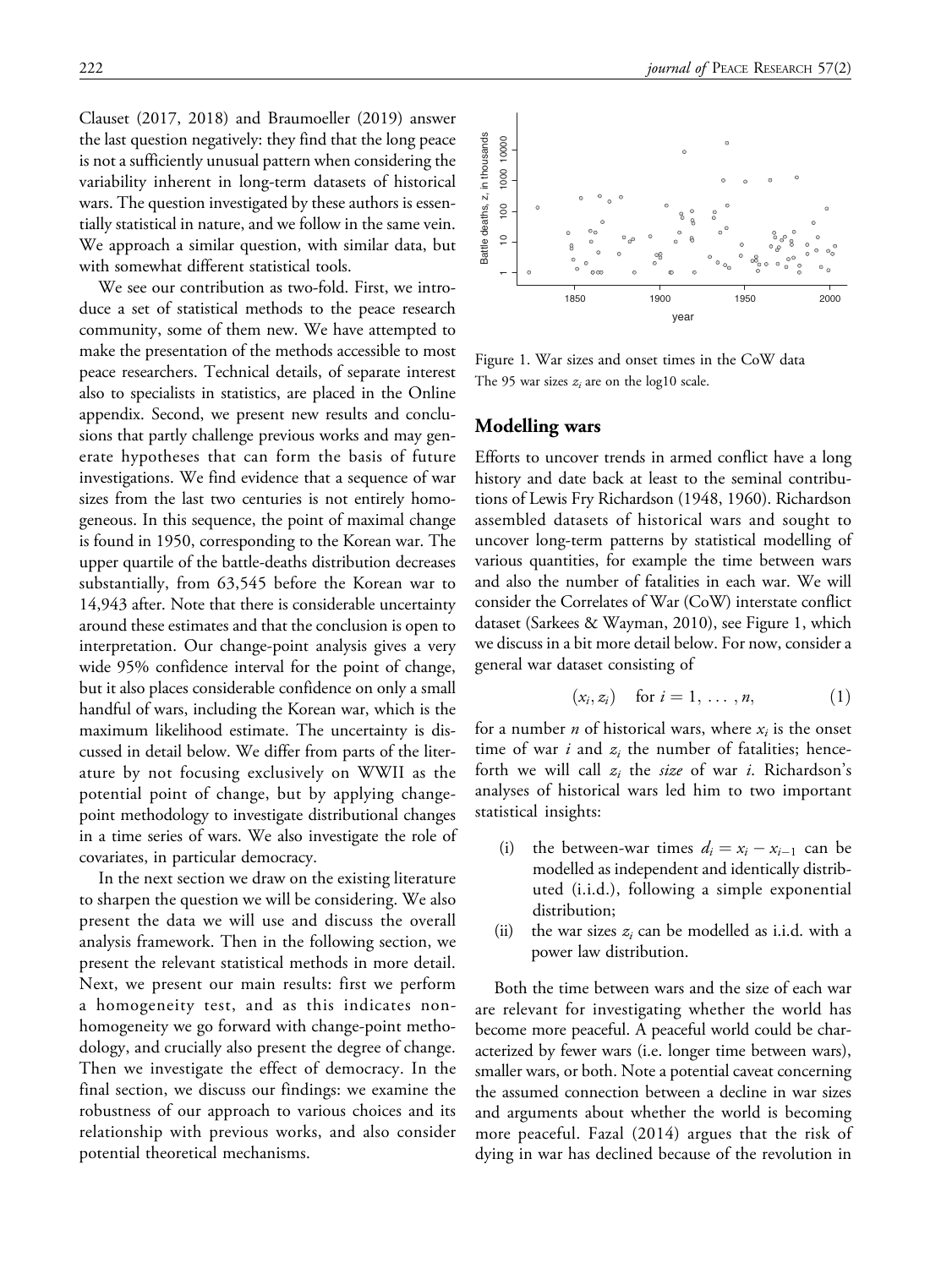military medicine: war may see just as many casualties as before but fewer deaths, since modern medicine is able to save more lives. We will not explore this hypothesis in our article.

Trends in the number of interstate wars have been studied by, for example, Harrison & Wolf (2012), Gleditsch & Pickering (2014), Cirillo & Taleb (2016), Braumoeller (2019) and Clauset (2018). Harrison & Wolf (2012) claim that interstate wars have become more frequent over time, while Gleditsch & Pickering (2014) criticize their approach and claim that wars are in fact becoming less frequent. Clauset (2018) finds that the time between wars in the CoW data is adequately modelled by a simple exponential distribution, a finding that supports insight (i) of Richardson above. Clauset (2018) takes this finding as an indication of a lack of trend in the war timings data. In the Online appendix we provide a short investigation of the between-war waiting times  $d_i$  in the CoW dataset and find that the observed waiting times are more consistent with an exponentialgamma mixture model than with a simple exponential model. This indicates that the waiting times in the CoW dataset are more variable than expected under an exponential model. For the rest of the article we will leave the waiting times aside and focus on the war sizes.

Richardson's second insight has possibly received even more attention than the first one. Power laws are a particular class of probability distributions, with

$$
P(Z > z) \propto z^{-\theta} \quad \text{for all large } z,
$$
 (2)

and a positive parameter  $\theta.$  This means that the probability of observing an event, in our case a war, of size larger than  $z$  is inversely proportional to  $z$  raised to  $\theta.$  If  $\theta$ is large this probability quickly decreases with  $z$ , but if  $\theta$ is smaller  $P(Z > z)$  can stay considerable even for large z. This last characteristic is sometimes referred to as the 'fat-tailed' property and entails a non-negligible probability of observing truly enormous events. Often the power law distribution is only appropriate for observations larger than some threshold  $z_0$ , a point we will return to in the methods section.

Richardson's insights concerning power laws are discussed by Pinker (2011) in his international best-seller The Better Angels of Our Nature. There, he argues that violence in a wide sense, including crime, torture, animal cruelty and war, has declined. Power laws also form the basis of empirical investigations that challenge Pinker's conclusions about the decline of war and the long peace. In Cederman, Warren & Sornette (2011), a sequence of 118 war sizes from 1495 till 1997 is modelled with

power law distributions. The authors find a shift in the power law parameter in 1789, indicating larger wars after that year compared to the period before. Cirillo & Taleb (2016) build their own database of war deaths from year 1 to the present. They use statistical models with power law tails and find that their dataset is well enough described by a single, stationary model. Clauset (2017, 2018) examines the CoW data discussed below, models the size of interstate wars with power laws, and finds that he cannot reject the null hypothesis of no change. Indeed, he argues that the current trend would have to persist for 150 years until we could statistically claim that the world had become more peaceful.

Now we have decided on a quantity of interest, war sizes, and have found a class of appropriate statistical distributions to model this quantity. Still, there is a major question to resolve: should we normalize the war sizes by population size or should we consider the absolute number of fatalities instead? Here, normalization refers to dividing the number of fatalities by the population size, typically the world population. Pinker (2011) forms most of his arguments around relative quantities, such as deaths per 100,000. Clauset (2017, 2018) discusses the choice of normalization in some length, and decides to analyse the absolute numbers. The choice of normalization in fact translates into different questions: are we interested in making claims about the absolute sizes of wars? Or the risk of dying in wars? And in the latter case, with respect to which segment of the population should this risk be defined? All these questions are valid and interesting, but naturally the answers to one of them will not be directly relevant for the others. We have chosen to consider the absolute numbers. For the proponents of the long peace theory this is a conservative choice since normalizing by world population inflates the size of ancient wars compared to more recent wars.

Further, there is a choice between different datasets. Naturally, we would prefer a dataset stretching as far as possible back in time, with measurements of high quality and constructed with careful and precise definitions. The previously mentioned study by Cederman, Warren & Sornette (2011) combines data from Levy (1983), the CoW project (Singer & Small, 1994) and the PRIO/ UCDP Armed Conflict Database (ACD) (Gleditsch et al., 2002). The dataset has a long time span, but is unfortunately limited to wars involving 'major powers'. The quality of the reported battle-deaths number can also be an issue. Even for recent wars involving developed countries the estimates of the number of battledeaths can be contested. The Falklands war, for instance, is included in the CoW interstate wars dataset with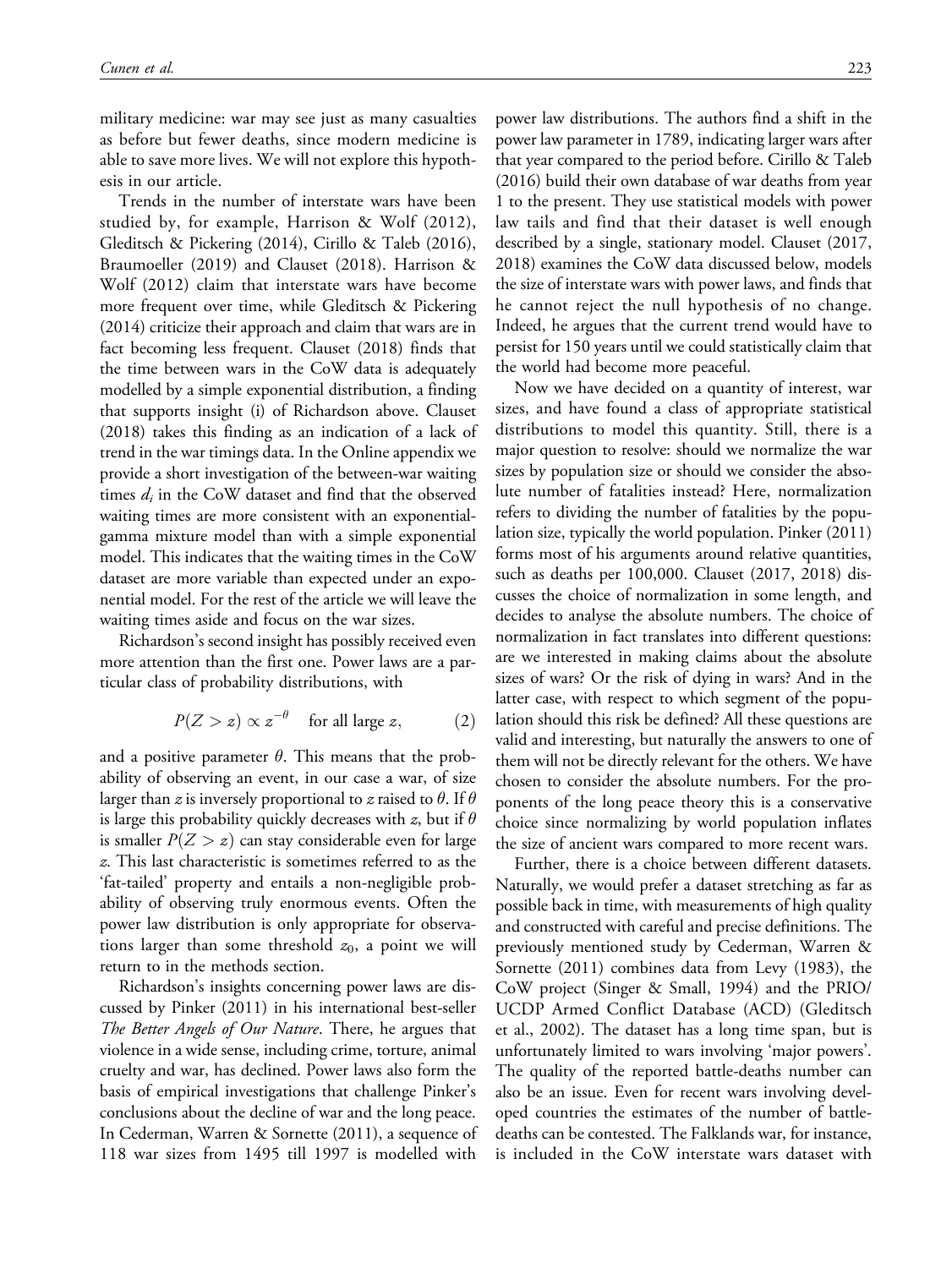1,001 battle-deaths, even though the actual number is most likely closer to 900 (Reiter, Stam & Horowitz, 2016).

We have used the Correlates of War (CoW) interstate conflict dataset (Sarkees & Wayman, 2010). This dataset contains onset dates  $x_i$  and the number of battledeaths  $z_i$  for all interstate wars with more than 1,000 battle-deaths in the period 1816 to 2007, comprising a total of 95 wars. The dates  $x_i$  range from 1823.27 (the Franco-Spanish war) to 2003.22 (invasion of Iraq). Figure 1 displays these data, with  $z_i$  on the log10-scale. The choice of the CoW dataset is motivated by its widespread use (Clauset, 2017, 2018; Fagan et al., 2018; Spagat & van Weezel, 2018), which enables comparisons with other approaches. Also, the CoW dataset is considered to be of good quality, despite the issue mentioned above.

Finally, there are several different statistical frameworks for assessing whether a certain sequence of observations, war sizes in our case, supports a trend, or not. The possible options include regression models with respect to time, homogeneity tests and change-point analyses. We have not investigated regression models as these would impose too much of a constraint on the type of change present (also a quick look at Figure 1 clearly indicates that there is no simple linear time trend).

Homogeneity tests are a general class of methods which aim at testing a null hypothesis of *stationarity*, that is, to test whether the observed sequence is consistent with a single, stationary statistical model or whether there is sufficient deviation from the model as to indicate that there has been a change. Most of the results in Clauset (2017, 2018) are based on tests of homogeneity, where Clauset does not find sufficient evidence to reject the null hypothesis of no change. Tests of homogeneity seem attractive because they can potentially discover many types of deviations from the stationary model. However, for partly the same reason, they can often have low power in discovering actual changes. There are many homogeneity tests to choose between, which differ in, for example, the assumptions made, the choice of test statistic and the choice of alternative hypothesis; see Hjort & Koning (2002) and Cunen, Hermansen & Hjort (2018) for partial reviews and methods. We present a general homogeneity test in the methods section.

If the null hypothesis of homogeneity is rejected, there may be reasons to believe that the data are inconsistent with a completely stationary model. The rejection of the hypothesis does not necessarily give any indication on where the change took place, nor what type of changes the data support. Change-point analysis is a

framework for investigating a certain type of 'trend': an abrupt change in the distribution of the data, with particular emphasis on where the change took place. There is a long tradition in social and political science for studying shifts in history, and for examining conditions for the potential for shifts (see Tilly, 1995; Marx, 1871; Spengler, 1918; and e.g. Beck, 1983; Mitchell, Gates & Hegre, 1999; Western & Kleykamp, 2004; Spirling, 2007; Blackwell, 2018). Change-point methods have been applied to sequences of war sizes in Cederman, Warren & Sornette (2011), and very recently in Fagan et al. (2018) and Braumoeller (2019).

## Methods

In the first subsection, we construct a non-parametric homogeneity test. Since this test indicates nonhomogeneity (see the results section), we proceed with our change-point framework. First, we present parametric models for the war sizes, before presenting our change-point method. In the last subsection, we explain the inclusion of covariates.

#### Testing constancy over time

Suppose a sequence of observations  $y_1, \ldots, y_n$  is registered over time, and that one wishes to query the null hypothesis  $H_0$  that the distribution generating the sequence has remained constant, against the alternative that somewhere a change has taken place. Assume  $\mu$  is a parameter of particular interest, like the median or standard deviation, with  $\hat{\mu}_{a,b}$  the estimate of this quantity based on the stretch of data  $y_a$ , ...,  $y_b$ . For each candidate position  $\tau$ , inside a relevant pre-defined interval of time  $[c, d]$ , consider the relative difference in estimated  $\mu$ , to the left and to the right, via

$$
H_n(\tau) = \frac{\hat{\mu}_L - \hat{\mu}_R}{\{\hat{\kappa}_L^2/\tau + \hat{\kappa}_R^2/(n-\tau)\}^{1/2}}
$$
(3)  
for  $\tau = c, c + 1, ..., d - 1, d$ .

Here  $\hat{\mu}_L = \hat{\mu}_{1,\tau}$  and  $\hat{\mu}_R = \hat{\mu}_{\tau+1,n}$ , along with  $\hat{\kappa}_L$  and  $\hat{\kappa}_R$ being estimates of the relevant standard deviations, to the left and to the right, in the usual setup where  $\hat{\mu}_{a,b}$  is approximately normal with variance of the form  $\kappa^2/(b-a+1)$ . The function  $H_n(\tau)$  can be plotted for all potential  $\tau$  values, and also provides natural test statistics for  $H_0$ , for example  $H_{n,\text{max}} = \max_{c \leq \tau \leq d} |H_n(\tau)|$ , along with one-sided versions. The null hypothesis of homogeneity is rejected if  $H_n(\tau)$  takes values sufficiently far from zero. In addition, the plot of  $H_n(\tau)$  will indicate the position  $\hat{\tau}$  at which the plot is farthest away from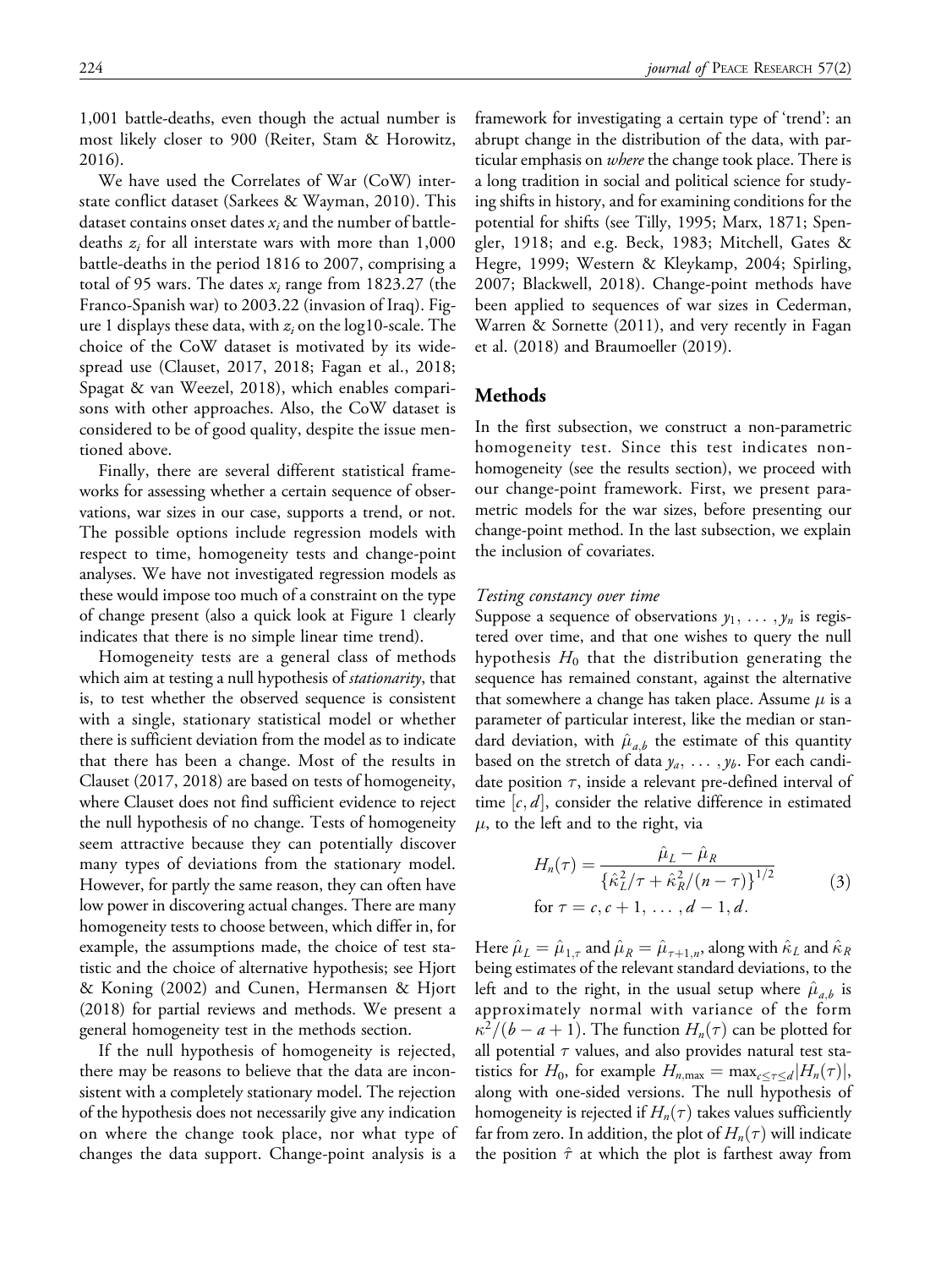zero, which may serve as an estimate of the change-point (but from an entirely different perspective than the change-point method we present below).

Importantly, the  $H_n$  plot may be utilized for the onesided case where a change is assumed to have a given direction, on a priori grounds, thus yielding bigger detection power than with a two-sided version. Also, the method works for non-parametrically defined  $\mu$ . In order to find the p-value for the test, one needs to work out the distribution of the  $H_n$  process. We present these derivations in the Online appendix. There we also investigate a different homogeneity test based on a weighted Kolmogorov-Smirnov statistic.

#### Models with power law tails

In order to use the change-point method from Cunen, Hermansen & Hjort (2018) we need a parametric model for the war sizes,  $z_i$ . As discussed above, we want to use a model with power law behaviour. One general option is to use the power law distribution directly, see Equation (2). For most datasets, the power law distribution will not fit well for the entire dataset, but only for observations larger than a certain threshold, that is,  $z_i \ge z_0$  has a density proportional to  $z_i^{-(\theta+1)}$ . Then, one needs to estimate both the parameter  $\theta$  and the tail-index threshold  $z_0$ . We investigate this approach in the Online appendix; related approaches are used in Clauset (2017, 2018). This model is simple to use, but does not directly utilize the observations below the threshold  $z_0$  and may therefore entail some loss of information compared to the next option. In the following, we will refer to this model as the 'simple power law' model.

Another option is to model the entire dataset, which in our case only has wars of sizes 1,001 and more (see Online appendix Section D), with a distribution that fulfils the power law requirement in the tails. Generally speaking, the distribution function  $F(z)$  for the  $z_i$  is said to have power law tails, with power index  $b$ , if  $z^{b}\{1-F(z)\}$  tends to a positive constant as  $z$  increases. One such model is the inverse Burr distribution, taking

$$
F(z; \mu, \alpha, \theta) = \Pr\{Z \le z\} = \left[\frac{\{(z - 1001)/\mu\}^{\theta}}{\{(z - 1001)/\mu\}^{\theta} + 1}\right]^{\alpha}
$$
  
for  $z \ge 1001$ , (4)

with parameters  $(\mu, \alpha, \theta)$  to be estimated from the 95 wars. When z increases we have  $F(z) \approx 1 - \alpha(\mu/z)^{\theta}$ ; thus  $\theta$  plays the role of the power index, similarly to its namesake in the simple power law distribution above.

There are other distributions with power law tails, and the choice between these models should ideally not influence the reported results to a great extent, as long as the chosen model has a reasonably good fit to the data. In the Online appendix, we examine goodness of fit, some model selection with the focused information criterion, and also report results using other parametric models.

## Change-point methods

When faced with a sequence of observations, changepoint methodology is used to search for where the point of maximal distributional change occurs. More formally, we have observations  $z_1, \ldots, z_n$  from some parametric model, say  $f(z, \gamma)$ , where  $\gamma$  is of dimension p. Assume that there is a change-point  $\tau$  in the sequence, where the model parameter changes from  $\gamma_L$  for  $i \leq \tau$  to  $\gamma_R$  for  $i \geq \tau + 1$ . The aim of a change-point analysis is to estimate  $\tau$  and, importantly, to assess the uncertainty around it. Subsequently, one should also assess the *degree* of change associated with the change-point, in order to investigate the magnitude and direction of the change, and thereby assess whether the change is large enough to have any practical importance.

There are many ways in which to search for a changepoint in a sequence of data; see Frigessi & Hjort (2002) for a broad introduction to a special journal issue on discontinuities. Here we employ change-point machinery developed in Cunen, Hermansen & Hjort (2018), both for spotting a potential change-point and, crucially, for assessing its uncertainty. To assess uncertainty and present our result, we use confidence curves (see Schweder & Hjort, 2016). The confidence curves can be understood as graphical generalizations of confidence intervals. They present the uncertainty at all levels of confidence, instead of just a single confidence interval at some arbitrary level of confidence (typically 95%). See the results section for more on the interpretation of confidence curves.

In the Online appendix we provide a short technical overview of the change-point method we have used. The version of the method used here only allows for a single change-point in the sequence of data. Importantly, the method involves maximum likelihood estimators of the model parameters,  $\hat{\gamma}_L$  to the left and  $\hat{\gamma}_R$  to the right, and of the change-point parameter  $\hat{\tau}$ . The confidence curve  $cc(\tau)$  is based on the deviance function and its construction requires computer simulations. Ideally, the results presented here should not be too sensitive to the choice among various change-point methods. The chosen method is easy to use and highly flexible, and relies on a natural extension of general likelihood theory to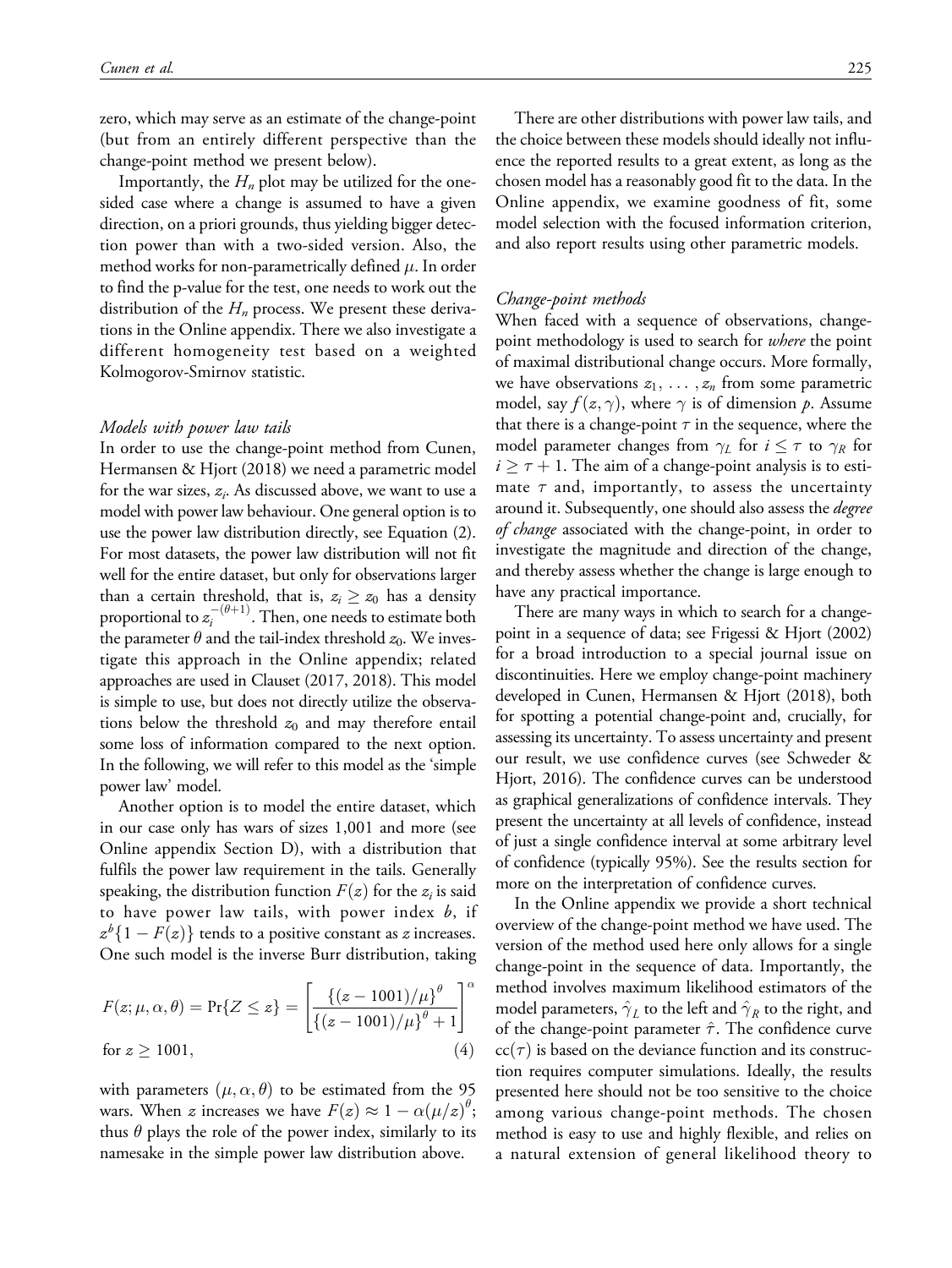change-point parameters. It can be used in connection with any parametric model for the data and allows for changes in one, some, or all of the  $p$  model parameters inside  $\gamma_L$  and  $\gamma_R$ . Thus, it allows the user to discover more complex changes than simple jumps in the mean level (which parts of the change-point literature are constrained to).

The change-point method of Cunen, Hermansen & Hjort (2018) also allows us to construct confidence curves for the degree of change associated with the change-point. The degree of change is a one-dimensional parameter, called  $\rho$ , defined as a function of the model parameters on both sides of  $\tau$ , and meant to capture the size and direction of the change. Usually it will be in the form of a ratio or a difference; here we will study the ratio between quantiles of war sizes on each side of  $\tau$ . Confidence curves for the degree of change,  $cc(\rho)$ , are displayed in the results section. Importantly,  $cc(\rho)$  takes into account the uncertainty in the change-point position. The confidence curves for the degree of change can therefore be considered an implicit homogeneity test. The change-point method described here always gives a point estimate for the change-point position, but if the degree of change analysis indicates that the magnitude of the change is very small, or highly uncertain, there is no reason to argue that there really has been a shift in the distribution. Conversely, if the degree of change analysis indicates a change of large and significant magnitude, one may put faith in the existence of a change.

In our analysis, we will use the change-point method briefly discussed here along with the inverse Burr model described in the previous section. In addition to the choice of distribution, the modeller also needs to decide on which parameters of the distribution should be allowed to be (potentially) influenced by the change-point. For the model in Equation (4), we allow  $\theta$  and  $\mu$  to change, but assume the same  $\alpha$ across the change-point. We then end up with a total of six parameters to estimate: the change-point  $\tau$ , along with  $(\alpha, \mu_L, \theta_L, \mu_R, \theta_R)$ .

## Covariates

The change-point method above is sufficiently general to support the inclusion of covariates influencing the model parameters, for example democracy scores, as we will see. For simplicity of presentation, we will present the inclusion of a single covariate to the inverse Burr model described above; in the Online appendix we give a more general treatment.

Assume that we have covariate information  $w_i$  for each war. In this illustration, the covariate is the mean

democracy score of the countries involved in each war, measured the year before the war started. To measure democracy, we utilize the Polity index from the Polity IV dataset (Marshall & Jaggers, 2003). The Polity index scores regimes on a  $-10$  to 10 scale, where  $-10$  are the most autocratic regimes and 10 the most democratic. The covariate will be negative when a war involves mostly autocratic regimes, and large and positive if a war involves only democracies. Here, we will let the covariate influence the scale parameter  $\mu$  of the inverse Burr:

$$
\mu_{L,i} = \mu_{L,0} \exp(\beta_L w_i) \text{ and } \mu_{R,i} = \mu_{R,0} \exp(\beta_R w_i)
$$
  
for  $i = 1, ..., 90$ . (5)

Note that some of the wars have missing democracy scores. We remove these observations and end up with 90 wars for this analysis. The full model has now become moderately complex, with parameters  $\theta_L, \mu_{L,0}, \beta_L$  to the left,  $\theta_R$ ,  $\mu_{R,0}$ ,  $\beta_R$  to the right and a common  $\alpha$ , in addition to the change-point  $\tau$ .

When introducing covariates in this change-point model, there are some issues to consider. First, one can either assume that the covariate effect has changed across the change-point, or that it has remained constant (so  $\beta_L = \beta_R$ ). This choice might depend on prior knowledge, or be decided based on some model selection criteria. Secondly, one must be aware that inclusion of covariates might alter the change-point inference (compared to a model without covariates).

#### Results

#### Testing constancy

For the sequence of log-battle-deaths  $y_i = \log z_i$  for  $i = 1, \ldots, n = 95$ , we may compute, display and analyse  $H_n$  plots of Equation (3) for any relevant choice of focus parameter  $\mu$ . Figure 2 displays  $H_n$  plots for the median  $F^{-1}(0.50)$  and upper quartile  $F^{-1}(0.75)$ , with maxima 1.436 and 2.746, respectively. When looking at the median level we cannot reject the null hypothesis of homogeneity at any ordinary level. For the upper quartile, however, the maximum of 2.746 is significantly high. Computing an associated p-value uses theory from the results section, with a one-sided version of the test statistic, since we judge it a priori clear that the battledeath distribution has not gone up after WWII. The exact p-value depends on the time range  $[c, d]$  used. We take  $d = 1987$ , to allow ten wars to the right, in order for the statistical approximation theory to work well. With  $c = 1909$  we find the p-value equal to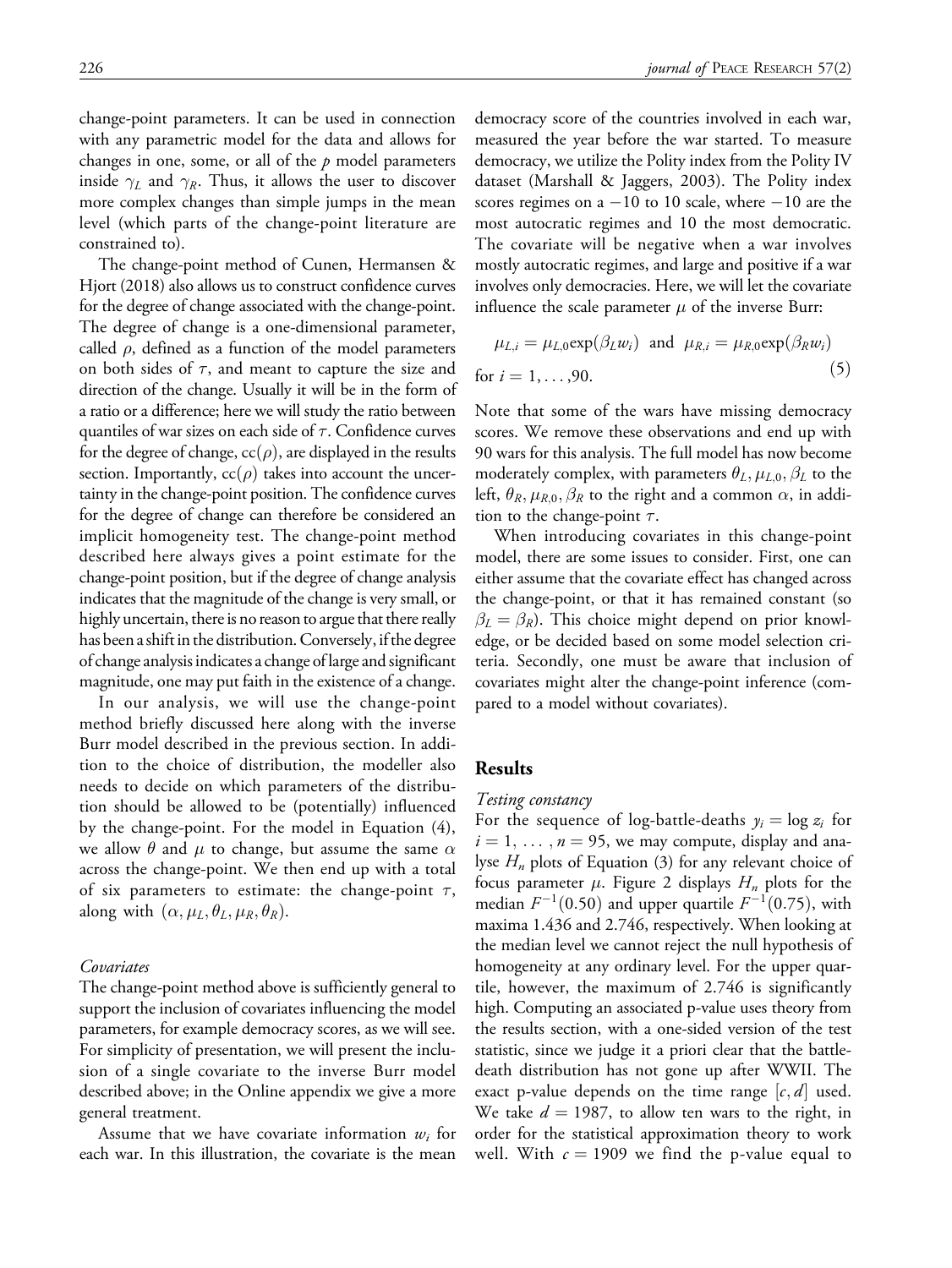

Figure 2. The relative change  $H_n$  plot of Equation (3) The two curves are the median  $F^{-1}(0.50)$  (red dashed curve) and the upper quartile  $F^{-1}(0.75)$  (black full curve). The lower gives the point-wise threshold, the upper gives the threshold for the null distribution corresponding to the time window  $[c, d] = [1909,$ 1987].

0.0351, and with a tighter time range even smaller p-values.

The p-values, for monitoring the no-change hypothesis with respect to quantiles, become even smaller for higher quantiles than 0.75. Thus the battle-death distribution has *not* remained constant over time. More specifically, plots such as those in Figure 2 reveal that there are clearer changes in the upper parts of the distribution than in the lower parts.

#### Change-point results

Our change-point method provides the maximum likelihood estimate for the change-point at  $\hat{\tau} = 1950.483$ . Thus, the point of maximal change in the parameters of the inverse Burr model is found between the 60 wars up to and including the Korean war on the one side and the 35 wars following the Korean war on the other side.

The full uncertainty around the point estimate is given by the confidence curve in Figure 3. The potential change-point values are on the horizontal axis, while the degree of confidence is on the vertical axis. The confidence curve hits zero at the point estimate (1950), and we can read off confidence intervals at all levels. Note that these intervals can consist of disjoint parts. Clearly there is uncertainty in the change-point position; we see that the 95% confidence interval, indicated by the red horizontal line in the figure, encompasses the whole range of possible change-point values. The 80% interval encompasses only 30 war-onset-times however, most of them from 1939 to 1992, but with 'gaps'. Note that the analysis places considerable confidence on three waronset-times in the dataset in addition to the point

estimate, especially 1965:103 (the Vietnam war), 1939:669 (WW2) and 1982:236 (the Falklands war).

For the inverse Burr model in Equation (4), the estimated parameters are:  $\hat{\alpha} = 0.499$ ,  $\hat{\mu}_L = 43887$ ,  $\hat{\theta}_L = 0.702$ ,  $\hat{\mu}_R = 10940$ ,  $\hat{\theta}_R = 1.022$ . We assess the direction and magnitude of the potential change by computing confidence curves for the degree of change. We examine the ratio between certain quantiles before and after the estimated change-point,  $\rho_1 = \phi_{0.50,L}/\phi_{0.50,R}$ and  $\rho_2 = \phi_{0.75,L}/\phi_{0.75,R}$ , with L and R again referring to the parameters to the left and to the right of the change-point. When the bigger wars are of primary interest, the ratio  $\rho_2$  of the upper quartiles would be more relevant to assess than the ratio  $\rho_1$  of medians. With the inverse Burr we have the following expression for the  $100q\%$  quantile,

$$
\phi_q = 1001 + \mu \left( \frac{q^{1/\alpha}}{1 - q^{1/\alpha}} \right)^{1/\theta}.
$$
 (6)

Here we use  $q = 0.50$  and  $q = 0.75$  to estimate the medians and the upper quartiles, respectively. Note that the number 1,001 here simply serves to bring the quantiles back to the battle-death scale. The point estimates via the inverse Burr are  $\hat{\rho}_1 = 2.15$  and  $\hat{\rho}_2 = 4.25$ . The fitted median decreases from 10,129 battle-deaths pre 1950 to 4,721 after the change-point. The upper quartile decreases from 63,545 to 14,943 battle-deaths.

Figure 4A gives the confidence curves for the two degree of change parameters described above. These are computed with the simulation based method described in Section C of the Online appendix. The confidence curves reveal that the ratio between upper quartiles is significantly larger than 1 on the 95% level, whereas the ratio of medians is larger than 1 only at somewhat lower confidence levels. Thus, the upper quartiles on each side of the potential change-point are significantly different on a 5% level. This analysis is not conditional on a given change-point value, but takes into account the uncertainty in the change-point position.

Figure 4B gives a different way to visualize the change in distribution at the estimated change-point. The red dots are wars taking place before the Korean war, and the black dots are the wars after. The lines are the fitted complement cumulative distribution functions (CDFs), That is, 1 minus the fitted CDFs, on the log-log scale for the inverse Burr distribution on each side of the estimated change-point. The vertical dashed lines indicated the fitted medians and upper quartiles, and again we observe that the difference between the two distributions is larger for the higher quantiles. We also see that for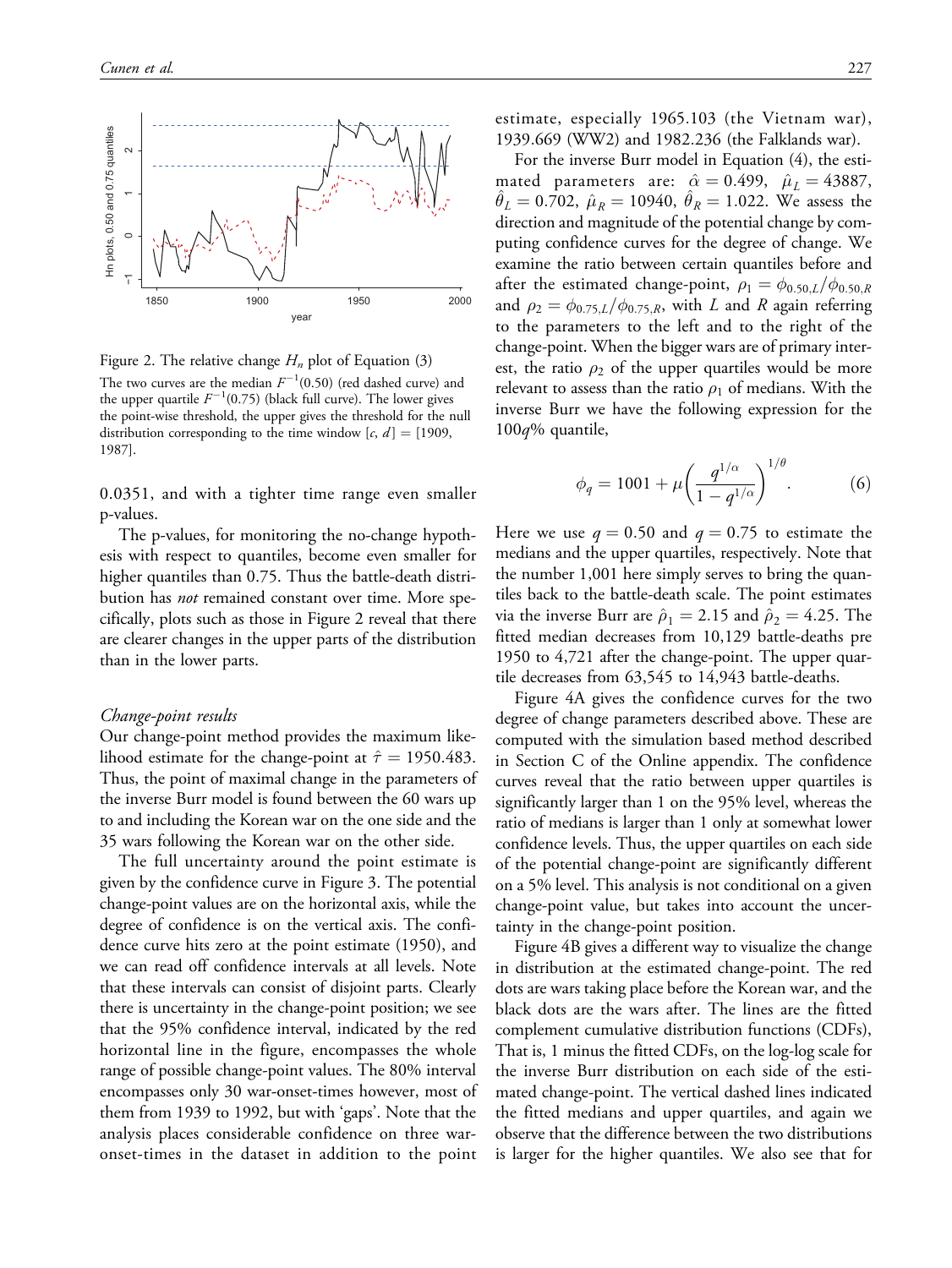

Figure 3. Confidence curve for the change-point using the inverse Burr model The confidence curve points to the Korean war (1950). The red dashed line corresponds to the 0.95 confidence level.



**B** 0.01 0.05 0.2 0.5 1 Fraction of wars with at least z deaths Fraction of wars with at least z deaths  $0.5$  $0.2$ 0.05  $\Omega$ φ0.5 φ0.75  $φ_{0.5}$   $φ_{0.75}$ Ċ  $0.01$ 1 10 100 1000 10000 Battle deaths, z, in thousands

Figure 4A. Confidence curves for the degree of change, using the inverse Burr model

The dashed curve belongs to the ratio of medians while the fully drawn one is for the ratio of 75% quantiles. The red horizontal line marks the 0.95 confidence level.

large wars the fitted complement CDF approaches linearity on the log-log scale, as expected (the complement CDF of a simple power law distribution is a straight line in log-log plots).

## Covariate results

We include the democracy covariate and allow the effect of democracy to change across the change-point. The

Figure 4B. log-log plot of the complement CDFs for war sizes The lines are the complement CDFs for the fitted inverse Burr distribution on each side of the estimated change-point; before 1950 (red full curve) and after (black dashed). The points give the empirical complement CDFs; before 1950 (red circles) and after (black triangles). The vertical lines indicate the fitted medians and upper quartiles on each side of the change-point.

inclusion of the covariate changes the point estimate of the change-point somewhat, from 1950:483 to 1967:431 (the Six Day war). The Korean war is still given high confidence and we have therefore performed follow-up analysis taking the 1950.483 change-point as given. When it comes to parameters  $\theta_L, \mu_{L,0}, \theta_R, \mu_{R,0}, \alpha$ , estimates with precision correspond roughly to those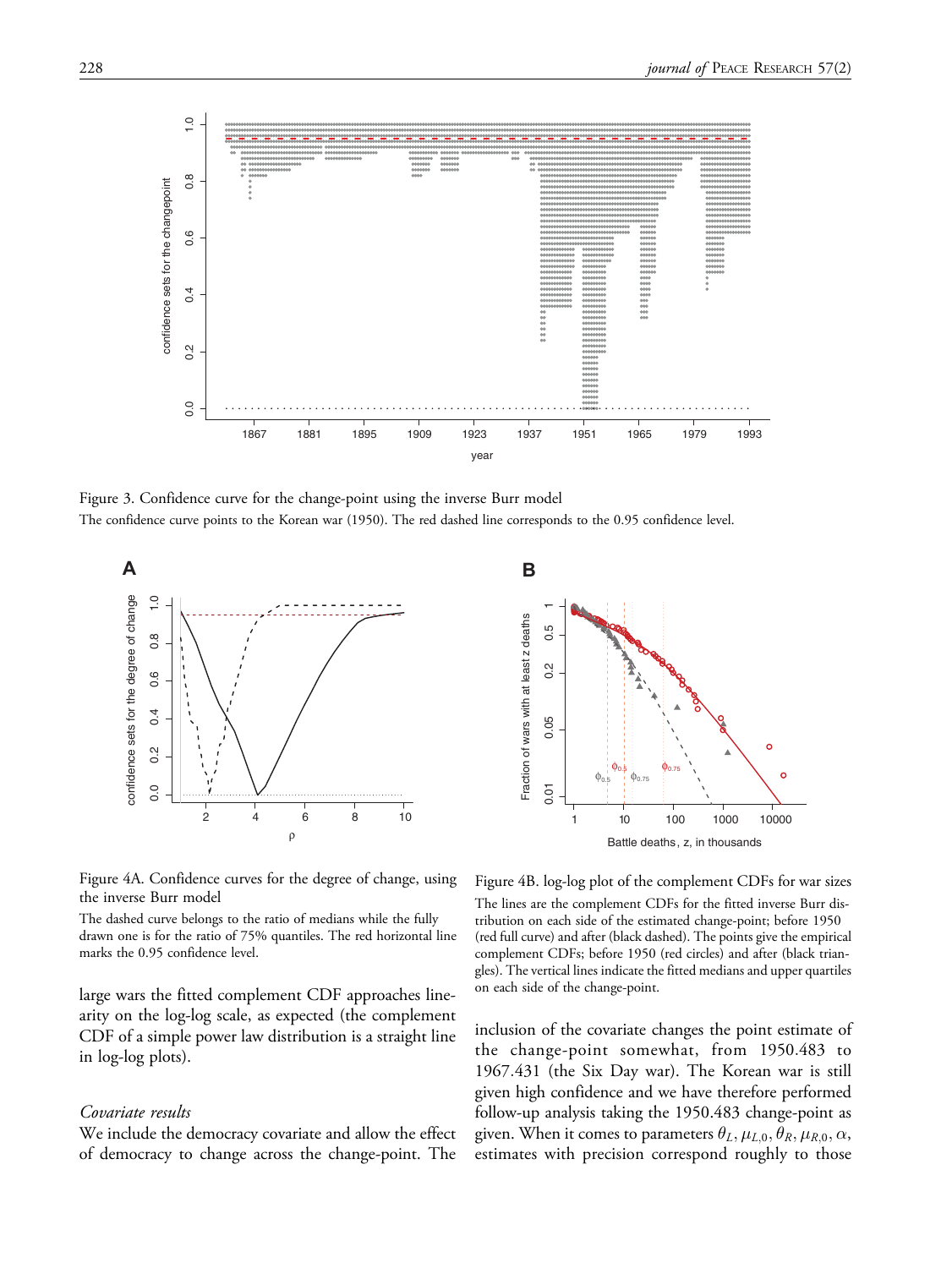

Figure 5. Regression with inverse Burr model and mean democracy as covariate The left plot is on the z scale, the right plot is on the log10 scale. Each of the 95 wars is represented by a point; before 1950 (red dots) and after (black triangles). The lines are the fitted medians; before 1950 (red full curve) and after (black dashed).

found for the change-point analysis without covariates. The most interesting parameters, in this context, are  $\beta_L$ (estimate  $-0.007$ , 90% interval  $[-0.202, 0.187]$ ) and  $\beta_R$ (estimate  $-0.163$ , 90% interval  $[-0.308, -0.018]$ ). The estimated  $\beta_L$  is close to zero and its confidence interval covers zero, while the interval for  $\beta_R$  indicates that the scale parameter decreases as the mean democracy score increases. The changing effect of democracy is reflected in Figure 5, showing the fitted median as a function of mean democracy on both sides of the change-point. Before 1950 the median number of battle-deaths is almost constant across democracy scores, while after 1950 the median number of battle-deaths decreases sharply with increasing democracy.

## Discussion

Recent contributions, reviewed above, argue that there is no clear evidence of change in the sizes or the times between interstate wars since 1816. In contrast, we find evidence that a change in the distribution of war sizes has taken place, and that it may have happened in the years after WWII, rather than in 1945 which is the assumed change-point within the current literature. We stress that the results from the change-point analysis are open to interpretation. On one hand there is considerable uncertainty in the change-point position: the 95% interval for  $\tau$  covers the entire range of possible change-point positions. Some readers will thus interpret Figure 3 as

favouring the 'no-change' hypothesis. On the other hand, the figure also indicates that all the most likely candidates for the change-point positions are found either at or after WWII. Moreover, the degree of change analysis shows a significant decrease in battle-deaths after the change, at least when considering the upper quartiles. The change in the parameters of the distribution of battle-deaths thus manifests itself in smaller wars in the period after the change-point. On the whole, we interpret our analyses as supporting a decrease in battle-deaths at some point in the time span we are considering. The exact position of the shift remains somewhat uncertain, but the most likely candidate is the Korean war.

Our claim rests upon two distinct analyses. First, we presented a non-parametric test of homogeneity. The test suggests that the sequence of war sizes has not been homogeneous when considering the higher quantiles of the war size distribution; see the results for the upper quartiles in Figure 2. With this test the null hypothesis of no change is rejected at the 5% level. Second, we have conducted a change-point analysis. Here, we needed a parametric model for the data, and we found suitable models among the class of models with power law tails.

We have also introduced the use of covariates – pointing towards further modelling efforts including mechanisms and explanations. In addition to enriching the long peace debate by generating hypotheses concerning the long-term characteristics of interstate wars, we have also introduced models and methods to the peace research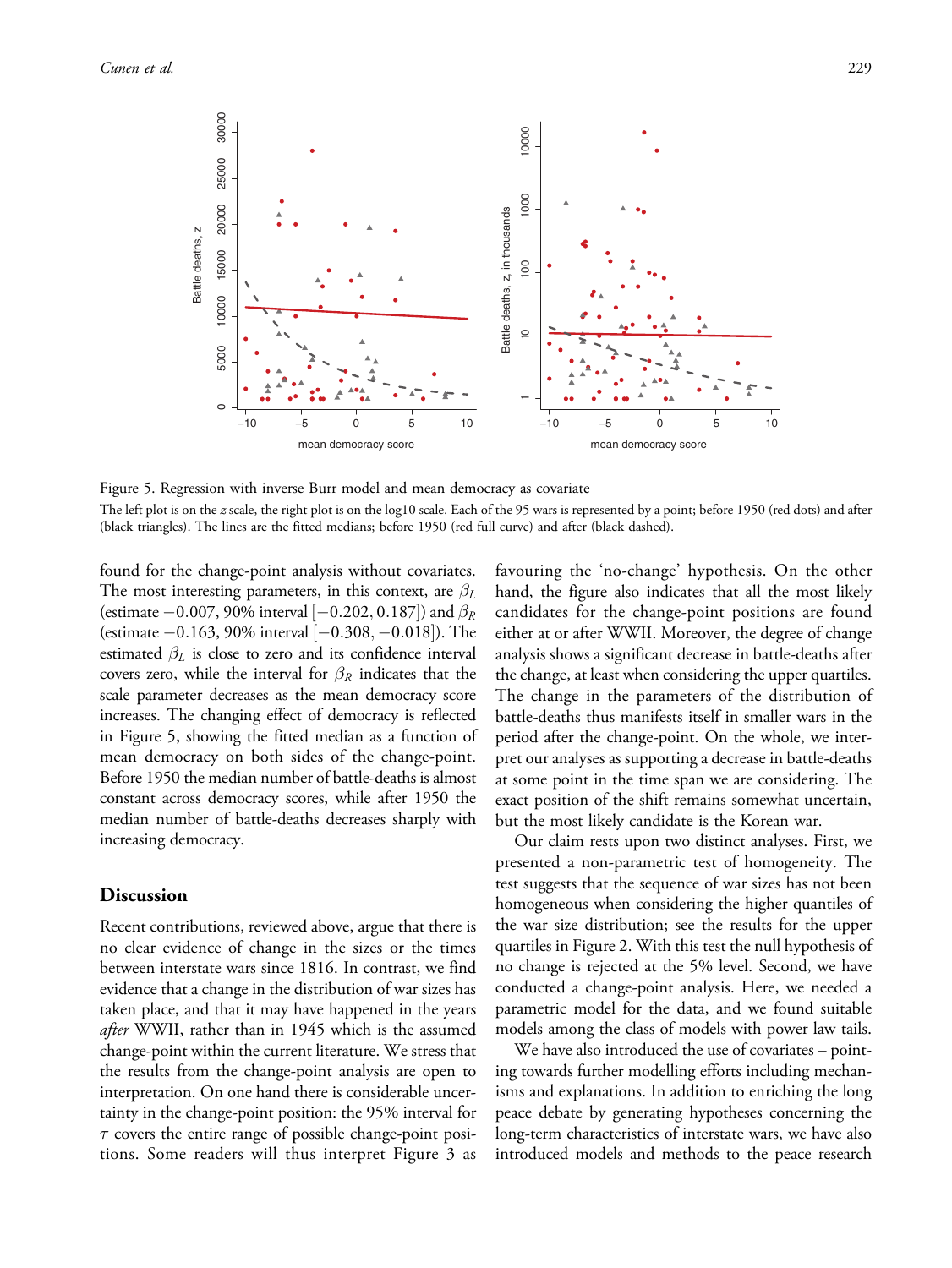literature. In the rest of this section, we will discuss our findings on various levels. First, we will take a critical look at our approach and report on some robustness checks we have conducted. Then we will explore connections between our contribution and related articles, both in terms of methods and results. Finally, we will discuss our findings in light of the general peace research literature, and in particular consider some theoretical explanations.

#### Robustness of our approach

Statistical analyses require a series of assumptions and some level of abstraction to get from a real world question to a statistical question. Here, we return to some of the choices we discussed in the beginning and attempt to assess their influence on our results.

For our statistical modelling we have been guided by previous works using power law distributions. There have been a few attempts to give a theoretical justification to the power law behaviour of war sizes (see e.g. Cederman, 2003), but for most authors, including Richardson, the power law models have been used as essentially descriptive models, that is, as 'lower dimensional representations' allowing us to assess potential regularities given the inherent variation in the data. In that case, it is particularly important that the model fits well to the data – that the distribution of war sizes according to the model is close to the actually observed war size distribution. We have therefore conducted various goodness of fit evaluations, for example the log-log plot in Figure 4. We see that the data in general have a good fit to the inverse Burr models on each side of the changepoint. The clearest deviation from the model is found for the very largest wars, especially among those taking place after 1950. The three largest wars in this period have more battle-deaths than expected under the model. This particular aspect of the data was not successfully accounted for by any of the models we considered (see the corresponding figures in the Online appendix) and would necessitate a more complex model than those considered so far. We have also conducted some goodness of fit tests. On both sides of 1950, the observed data were consistent with having been generated by the fitted inverse Burr distributions ( $p_L = 0.64$  and  $p_R = 0.23$ , see details in the Online appendix).

Several models within the class of distributions with power law tails provide adequate fit to the data. In order to investigate the sensitivity of our results to the modelling assumptions, we present results for similar changepoint analyses assuming two different models for the data in the Online appendix: the simple power law distribution and the inverse Pareto distribution. The inverse Pareto, like the inverse Burr, models the full sequence of 95 war sizes, and we obtained very similar results to those presented in Figures 3 and 4: the same point estimate for the change-point,  $\hat{\tau} = 1950.483$ , and similar looking confidence curves for both  $\tau$  and the parameters representing the degree of change. This is not surprising since the inverse Pareto distribution is just a simplification of the inverse Burr. With the simple power law model the results were somewhat different. Here, we needed to set the tail-index threshold  $z_0$ , and we used  $z_0$  = 7061, see details in the Online appendix. The subsequent change-point analysis then makes use of only the 51 wars larger than  $z_0$ . Using this model we found  $\hat{\tau} = 1965.103$  as the point estimate for the change, corresponding to the Vietnam war. We provide the full confidence curve in the Online appendix, and it displays more uncertainty than we saw with the two other models (i.e. wider confidence intervals). In particular, the degree of change analysis indicates that the change was non-significant, in contrast with the analyses with the inverse Burr and inverse Pareto models. The increased uncertainty is related to the reduced sample size.

The different estimated change-points, for the full battle-deaths distribution and only the large wars (the simple power law analysis), underscores an important aspect inherent to any change-point exercise. What constitutes a change-point when analysing some aspects of the available data will not necessarily be recognized as a change-point when examining other relevant data. Thus it should not be seen as a paradox that the Vietnam war in 1965 can be a change-point for the extreme tail of the battle-death distribution, whereas perhaps the Korean war in 1950 is more of a change-point when examining more complex models involving the full battle-death distribution.

Some readers might question our choice of using a change-point framework at all. As mentioned in the beginning, change-point methods assume a very particular form of *change*, an abrupt shift in the distribution generating the data. In the case of our change-point method, we have in addition assumed that only a single such shift takes place. Is it realistic to assume that the long peace emerged in that way? Hardly, but a single change-point model could be considered a reasonable approximation to various other patterns, for example to more gradual changes. We are inclined to interpret the change-points we identify here as the culmination of a process that has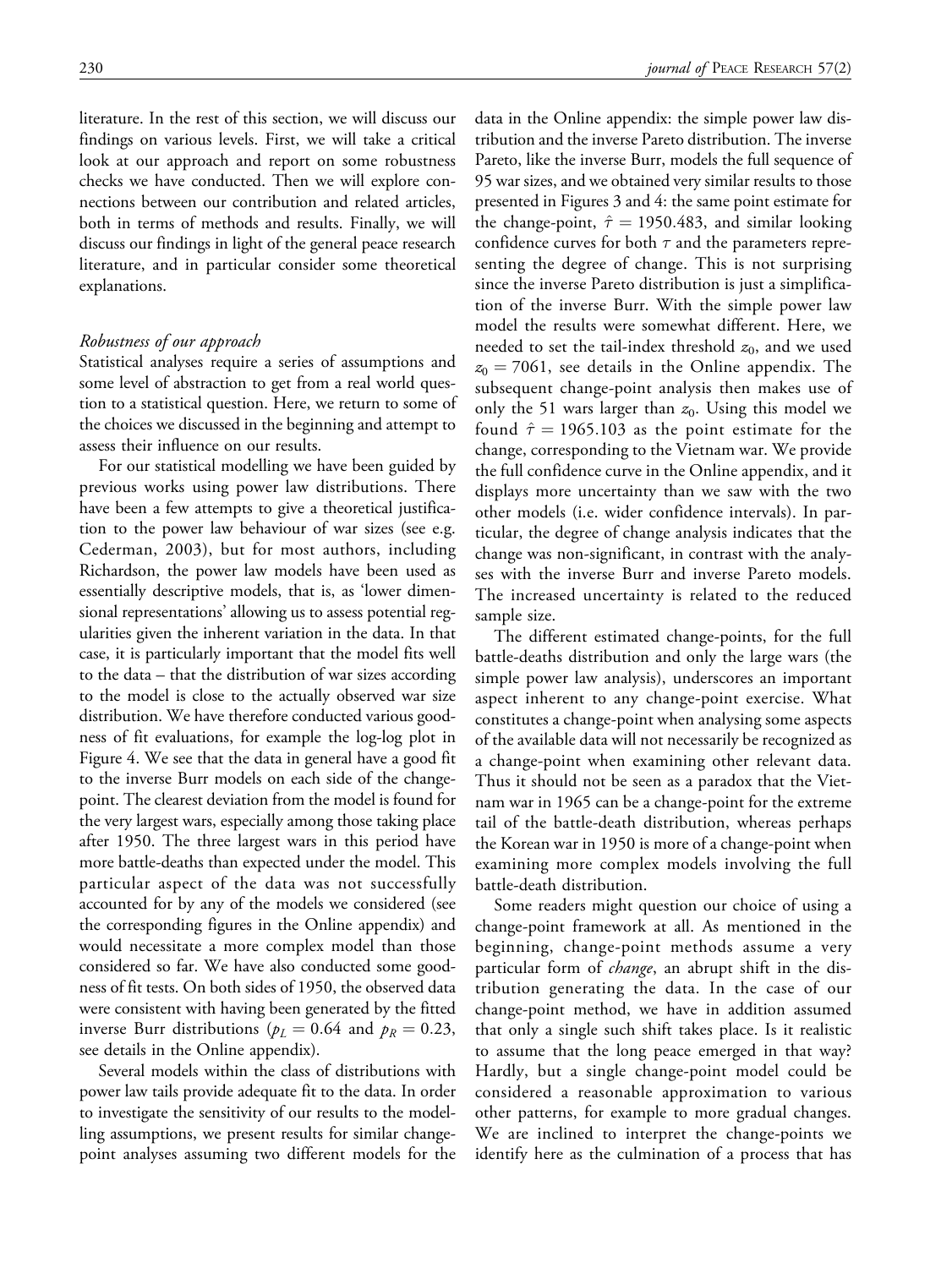unfolded over some time. This could apply to several of the mechanisms discussed below.

## Connections to other analyses

There are several recent contributions with clear connections to our article. Many of these also analyse the CoW interstate conflict dataset (Clauset, 2017, 2018; Spagat & van Weezel, 2018; Fagan et al., 2018; Braumoeller, 2019), while Cederman, Warren & Sornette (2011) and Cirillo & Taleb (2016) use datasets with a longer time span (from year 1494, and year 1, respectively). Cirillo & Taleb (2016) and Spagat & van Weezel (2018) normalize the war sizes with respect to world population, while Clauset (2017, 2018) and Cederman, Warren & Sornette (2011) analyse the absolute numbers. Fagan et al. (2018) conduct analyses of both absolute and relative numbers. As expected, analyses using relative war sizes find a clearer decline of war than those focusing on absolute numbers.

Parametric models within the class of distributions with power law tails are used in Cederman, Warren & Sornette (2011), Cirillo & Taleb (2016) and Clauset (2017, 2018), while Fagan et al. (2018) and Spagat & Weezel (2018) use non-parametric approaches. Clauset (2017, 2018) also investigated a certain semi-parametric model. The articles also differ in their choice of framework for investigating potential trends. Cirillo & Taleb (2016) and Clauset (2017, 2018) use types of homogeneity tests. Spagat & van Weezel (2018) test for differences in the probability of observing wars of a certain size across specific potential years-of-change, namely 1945 and 1950. Initially, Cederman, Warren & Sornette (2011) also investigate a single, specific year-of-change, 1789, but the authors proceed by searching for a changepoint along the full sequence of wars. Their approach differs from ours: they do not make use of a formal change-point method and their method does not provide any measures of uncertainty. Fagan et al. (2018) use a formal change-point method based on work by Killick, Fearnhead & Eckley (2012) and Haynes, Fearnhead & Eckley (2017), but their approach has several differences from ours. Their methodology relies on an algorithm which introduces distributional changes in the data sequence when the change-point leads to a sufficiently large increase in the fit to the data. The fit is measured by some cost function, which the user has to define, along with some penalty function (against introducing unnecessary change-points). In contrast, our change-point method treats the change-point as a parameter in the model and we therefore analyse it in a parallel manner

as we would ordinary model parameters. Our method also allows investigating the magnitude and direction of the change, which Fagan et al. (2018) do not provide. On the other hand the method in Fagan et al. (2018) naturally allows for multiple change-points, while we have only investigated the introduction of a single potential change-point.

As mentioned in the beginning, Cirillo & Taleb (2016) and Clauset (2017, 2018) test a null hypothesis of stationarity, and do not find sufficient statistical evidence to reject it. Cederman, Warren & Sornette (2011) find a shift towards larger wars in 1789, while Spagat & van Weezel (2018) find a shift towards smaller wars after 1950. Fagan et al. (2018) find multiple change-points in the sequence of wars between 1816 and 2007, notably around 1950. Braumoeller (2019), using a nonparametric change-point model, finds no change-point in war intensity – measured as battle-deaths per combatant population – or in war severity – measured as total battle-deaths. Braumoeller (2019) does find a changepoint in the rate of which wars are initiated, but if anything this indicates that the Cold War period was *more* not less warlike than other periods.

How can all these results be reconciled with each other, and with ours? First of all it is important to realize that they do not necessarily stand in stark opposition to each other. The studies differ in the time span considered and in the specific research question they treat, through their choices of, for example, normalization and statistical framework. Also, as usual, non-rejections do not imply that the null hypothesis is true. Further, the homogeneity tests used in Cirillo & Taleb (2016) and Clauset (2017, 2018) differ from the one we use. The test in Clauset (2017, 2018) investigates whether the observed dataset as a whole is sufficiently different from simulated data from a stationary model. Our test focuses on specific aspects of the distribution of the data, specifically the upper quartile for instance. This sharper focus likely increases the statistical power. This focus is also shared by our degree of change investigations where we study changes in the medians and upper quartiles.

There is no clear consensus among the studies mentioned here, but neither is there any strong incompatibility, despite the differences in methodology. Each should be considered as providing some evidence to the full picture, which remains to be fully understood. In further work, we hope to draw on these studies and devote energy into the development of more realistic models for the underlying processes behind the war characteristics we observe, incorporating explicit theoretical mechanisms.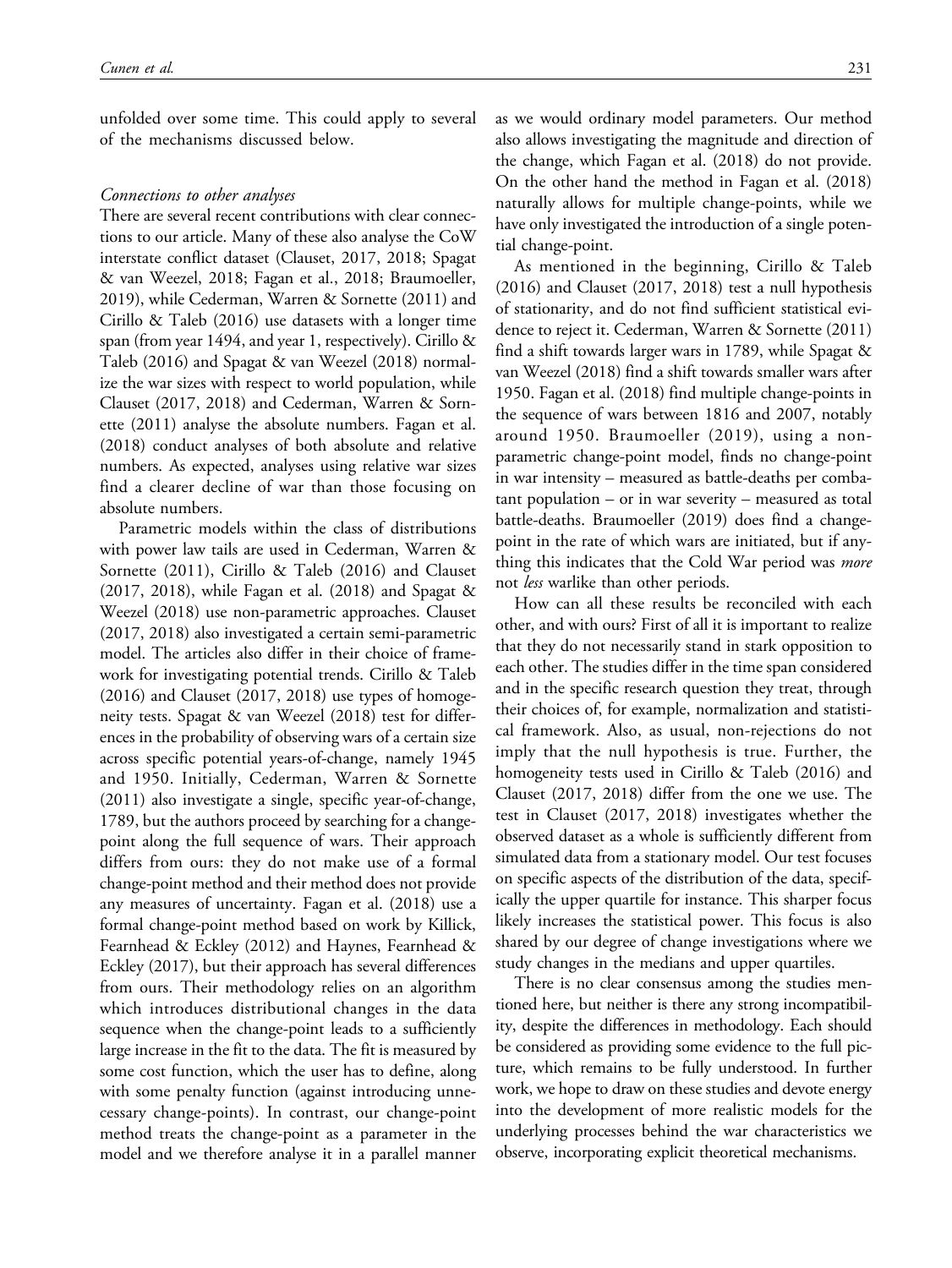# Mechanisms

So far, we have not discussed the mechanisms that may underlie the patterns our analysis has revealed. In this, our exercise is similar to the path-breaking work of Richardson (1960) and the aforementioned articles by Clauset (2018, 2017), Cirillo & Taleb (2016) and Fagan et al. (2018), which mainly focus on modelling battledeaths and uncovering potential trends.<sup>2</sup> A full investigation of mechanisms is beyond the scope of this article. Nonetheless, we will discuss a set of plausible mechanisms that could help explain the change-point our analysis revealed. We base this discussion on existing theoretical work.

There exists a large literature attempting to explain the production of wars at the systems level. Of particular relevance are the contributions by Cederman and co-authors. Cederman (2003) builds an agent-based model for war and state formation that reproduces the power law distribution of war. He argues that 'technological change and contextually activated decisionmaking go a long way toward explaining why power laws emerge in geopolitical systems' (Cederman, 2003: 147). As mentioned above, Cederman, Warren & Sornette (2011) find a change-point in 1789, with a subsequent *increase* in the severity of war. They discuss potential explanations driving the shift, and argue that it was driven by a revolution in the technology of statecraft, especially in the ability of states to extract resources and organize their militaries.

Our analysis identified 1950 and the Korean war as the most likely change-point in the distribution of battledeaths in international wars. A change-point in the period around and following the Korean war fits well with the thesis developed by Pinker (2011: Ch. 5). Here the mechanism underlying the change-point would be the cultural, political and moral shift that took place across especially the Western world. War went from being an appropriate part of statecraft, 'the continuation of policy by other means' (Clausewitz, 1989), to something inappropriate or even evil (Mueller, 1989). This shift began in the post-Korean war world, and is particularly associated with the Vietnam war period. As informal evidence for the argument Pinker (2011) lists a multitude of songs and movies from that period with clear and explicit anti-war themes, themes that were much less present in earlier periods.

In addition to this norms-based mechanism, we consider two other mechanisms particularly plausible. The first centers around the development of nuclear weapons. When the USSR conducted its first atomic weapons test in 1949, the two superpowers, the USA and the USSR, created the basis by which war could escalate to a point where the world would face total annihilation. The development of the system of mutual assured destruction led all key actors to fear that low intensity conflict could escalate into thermonuclear war (Kahn, 1965). This restraining effect could operate as a mechanism reducing the intensity of international conflicts. We could label this the 'George Orwell Mechanism'. In his essay 'You and the Atomic Bomb' (October 1945), Orwell predicted that power would be consolidated in the hands of the superpowers due to the atomic bomb, and that these two would perpetually threaten atomic war against each other, without actually risking it. As a result, large-scale wars would end and instead we would see the rise of a new form of smaller wars. The restraining effect of nuclear weapons could by itself be an important mechanism, but this mechanism may have been further strengthened by the system of international governance, and especially the United Nations, which was developed to help defuse conflicts before they escalated out of control (Goldstein, 2011).

A second mechanism centers around the role of democracy. Democracies very rarely go to war against each other, a tendency labelled the democratic peace (see e.g. Maoz & Russett, 1993). Moreover, Mitchell, Gates & Hegre (1999) show that the relationship between democracy and war has become more pronounced over time, indicating that democracy could be particularly useful for studying change-points in the history of interstate wars. In the section 'Covariate results' in this article, we do indeed find an increasingly pacifying effect of democracy, though this analysis is only indicative, and the results should be treated with caution. In the period before 1950, democracy seems to have no effect on the number of battle-deaths. After 1950, however, the wars between more democratic countries have become much less violent. The increasing effect of democracy on conflict coupled with a simultaneous increase in the number of democracies in the world could translate into a more peaceful world in the aggregate.

# Replication data

The dataset and scripts for the empirical analyses in this article, along with the Online appendix, can be found at <http://www.prio.org/jpr/datasets>. All analyses were conducted using R v. 3.6.0.

 $2$  This does not mean that the authors make no attempt to explain the patterns they uncover – Clauset (2017) in particular does discuss this.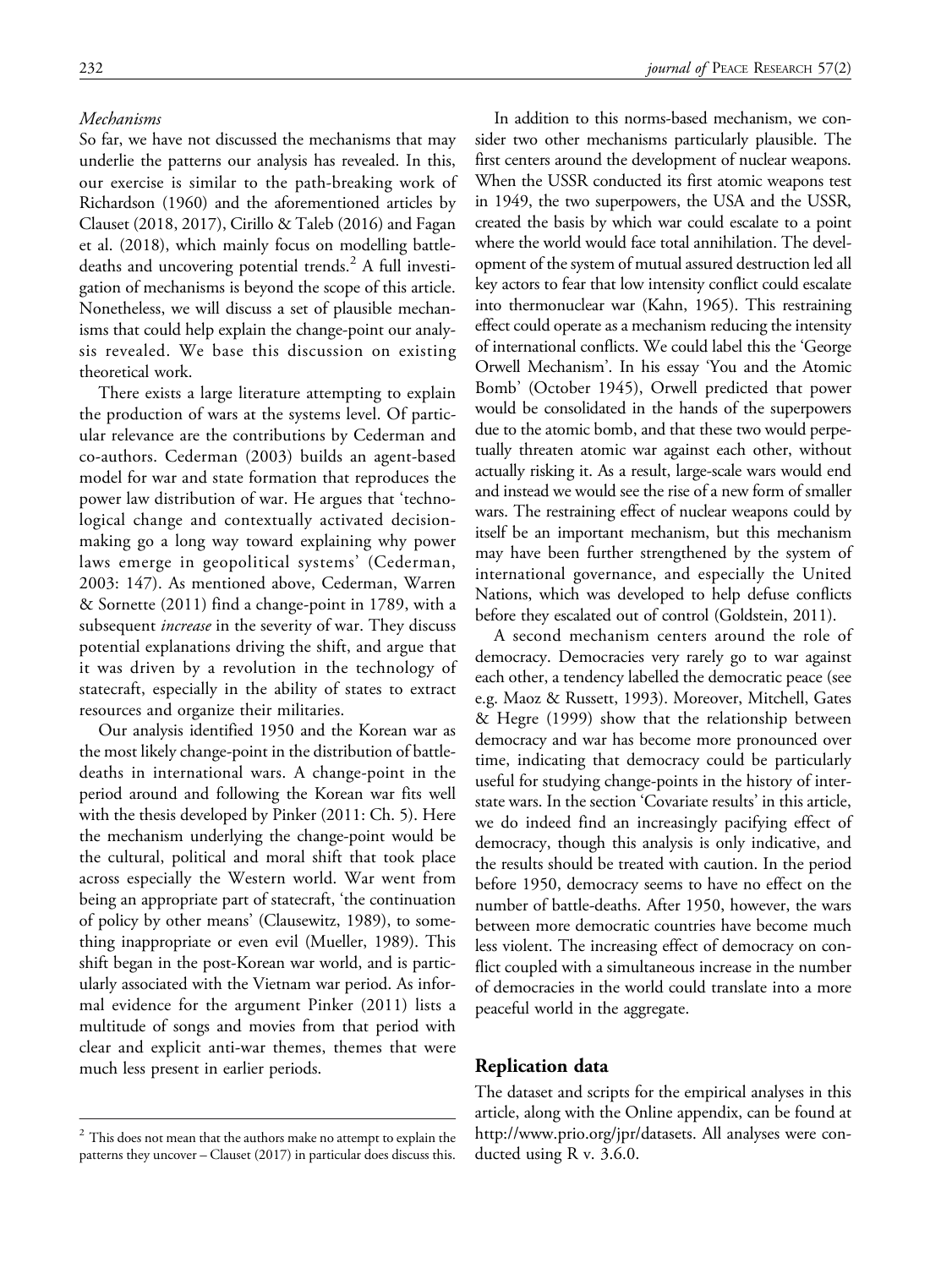## Acknowledgements

We appreciate comments from Aaron Clauset, Jens Kristoffer Haug, Steven Pinker and Michael Spagat. We are also very grateful for the detailed and constructive comments from three anonymous reviewers.

# Funding

We are grateful to the NRC funded five-year project FocuStat, and to several of its participants for active discussions, in particular Gudmund Hermansen and Emil Stoltenberg, and to the NRC funded 'Young Research Talent' project MiCE (project no. 275400).

# ORCID iD

Céline Cunen <sup>to</sup> <https://orcid.org/0000-0002-8215-3080>

## References

- Beck, Nathaniel (1983) Time-varying parameter regression models. American Journal of Political Science 27(3): 557–600.
- Blackwell, Matthew (2018) Game changers: Detecting shifts in overdispersed count data. Political Analysis 26(2): 230–239.
- Braumoeller, Bear F (2019) Only the Dead. New York: Oxford University Press.
- Cederman, Lars-Erik (2003) Modeling the size of wars: From billiard balls to sandpiles. American Political Science Review 19(1): 135–150.
- Cederman, Lars-Erik; T Camber Warren & Didier Sornette (2011) Testing Clausewitz: Nationalism, mass mobilization, and the severity of war. International Organization 65(4): 605–638.
- Cirillo, Pasquale & Nassim Nicholas Taleb (2016) On the statistical properties and tail risk of violent conflicts. Physica A: Statistical Mechanics and its Applications 452(4): 29–45.
- Clauset, Aaron (2017) The enduring threat of a large interstate war. Technical report. One Earth Foundation.
- Clauset, Aaron (2018) Trends and fluctuations in the severity of interstate wars. Science Advances 4(2): 1–9.
- Clausewitz, Carl (1989) On War. Princeton, NJ: Princeton University Press.
- Cunen, Céline; Gudmund Hermansen & Nils Lid Hjort (2018) Confidence distributions for change-points and regime-shifts. Journal of Statistical Planning and Inference 195(1): 14–34.
- Fagan, Brennen; Marina Knight, Niall MacKay & A Jamie Wood (2018) Change point analysis of historical war deaths. University of York. Working paper available at: <https://arxiv.org/abs/1909.02626>.
- Fazal, Tanisha M (2014) Dead wrong? Battle deaths, military medicine, and exaggerated reports of war's demise. International Security 39(1): 95–125.
- Frigessi, Arnoldo & Nils Lid Hjort (2002) Statistical models and methods for discontinuous phenomena. *Journal of* Nonparametric Statistics 14(1–2): 1–6.
- Gaddis, John Lewis (1989) The Long Peace: Inquiries Into the History of the Cold War. Oxford: Oxford University Press.
- Gat, Azar (2006) War in Human Civilization. Oxford: Oxford University Press.
- Gleditsch, Kristian Skrede & Steve Pickering (2014) Wars are becoming less frequent: A response to Harrison and Wolf. Economic History Review 67(1): 214–230.
- Gleditsch, Nils Petter; Peter Wallensteen, Mikael Eriksson, Margareta Sollenberg & Håvard Strand (2002) Armed conflict 1946-2001: A new dataset. Journal of Peace Research 39(5): 615–637.
- Goldstein, Joshua S (2011) Winning the War on War: The Decline of Armed Conflict Worldwide. New York: Penguin.
- Harrison, Mark & Nikolaus Wolf (2012) The frequency of wars. Economic History Review 65(3): 1055–1076.
- Haynes, Kaylea; Paul Fearnhead & Idris A Eckley (2017) A computationally efficient nonparametric approach for changepoint detection. Statistics and Computing 2(5): 1293–1305.
- Hjort, Nils Lid & Alexander Koning (2002) Tests for constancy of model parameters over time. *Journal of Nonpara*metric Statistics 14(1–2): 113–132.
- Kahn, Herman (1965) On Escalation: Metaphors and Scenarios. New York: Praeger.
- Killick, Rebecca; Paul Fearnhead & Idris A Eckley (2012) Optimal detection of changepoints with a linear computational cost. Journal of the American Statistical Association 107(500): 1590–1598.
- Levy, Jack S (1983) War in the Modern Great Power System: 1495–1975. Lexington, KY: University Press of Kentucky.
- Maoz, Zeev & Bruce Russett (1993) Normative and structural causes of democratic peace, 1946–1986. American Political Science Review 87(3): 624–638.
- Marshall, Monty G & Keith Jaggers (2003) Polity IV project: Political regime characteristics and transitions, 1800–2003.
- Marx, Karl (1871) The Civil War in France. London: International Working Men's Association.
- Mitchell, Sara McLaughlin; Scott Gates & Håvard Hegre (1999) Evolution in democracy–war dynamics. Journal of Conflict Resolution 43(6): 771–792.
- Mueller, John Paul (1989) Retreat from Doomsday: The Obsolence of Major War. New York: Basic Books.
- Pinker, Steven (2011) The Better Angels of Our Nature: Why Violence Has Declined. Toronto: Viking.
- Reiter, Dan; Allan C Stam & Michael C Horowitz (2016) A deeper look at interstate war data: Interstate war data version 1.1. Research & Politics  $3(4)$ : 1-3.
- Richardson, Lewis Fry (1948) Variation of the frequency of fatal quarrels with magnitude. Journal of the American Statistical Association 43(244): 523–546.
- Richardson, Lewis Fry (1960) Statistics of Deadly Quarrels. Los Angeles, CA: Boxwood.